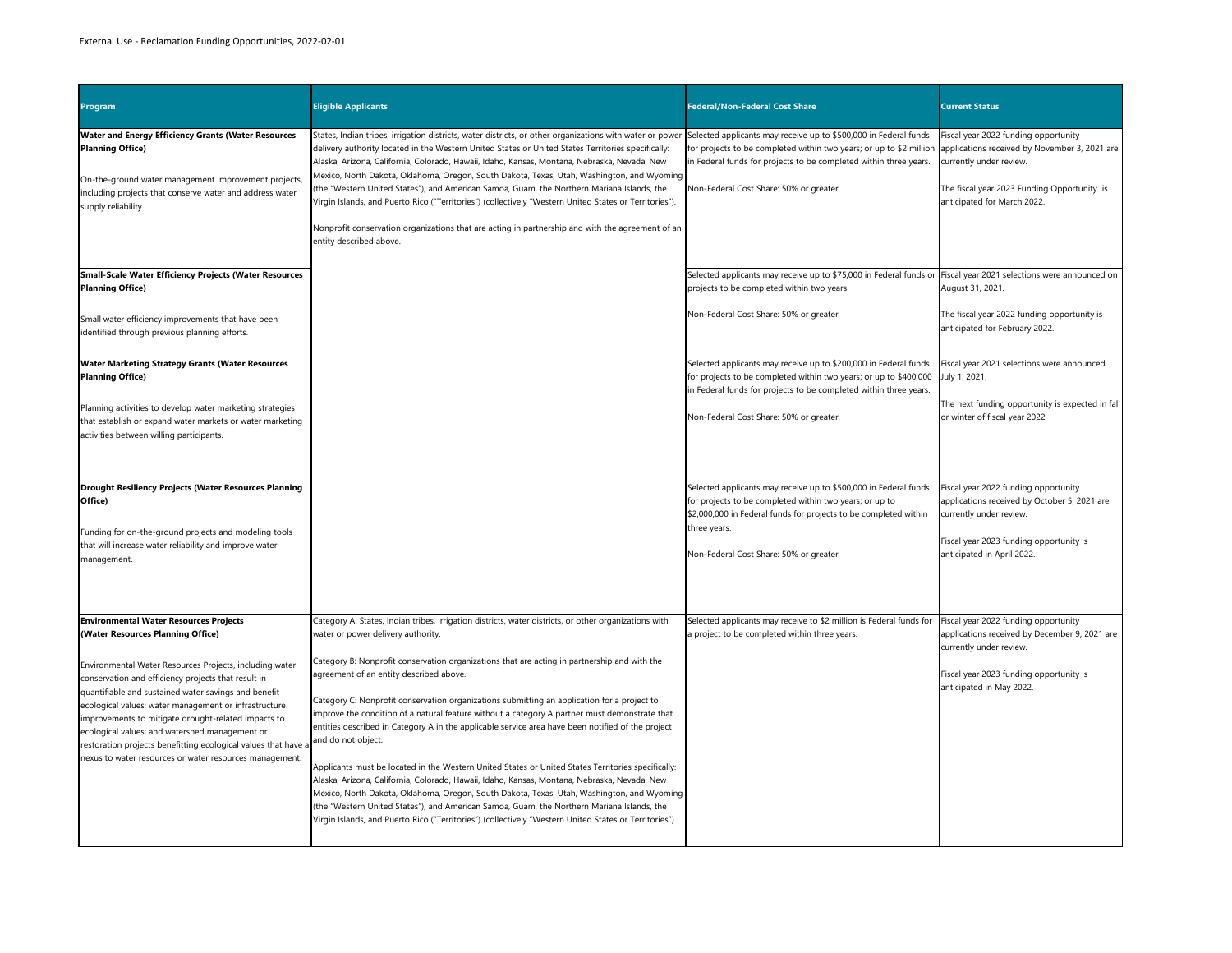| <b>Program</b>                                                                                                                                                                                                                              | <b>Eligible Applicants</b>                                                                                                                                                                                                                             | <b>Federal/Non-Federal Cost Share</b>                                                                                                                                                                                                           | <b>Current Status</b>                                                                                                                                                                            |
|---------------------------------------------------------------------------------------------------------------------------------------------------------------------------------------------------------------------------------------------|--------------------------------------------------------------------------------------------------------------------------------------------------------------------------------------------------------------------------------------------------------|-------------------------------------------------------------------------------------------------------------------------------------------------------------------------------------------------------------------------------------------------|--------------------------------------------------------------------------------------------------------------------------------------------------------------------------------------------------|
| Cooperative Watershed Management Program - Phase I<br>(Water Resources Planning Office)                                                                                                                                                     | States, Indian tribes, local and special districts (e.g., irrigation and water districts), local<br>governmental entities, and non-profit organizations that are located in the Western United States<br>or Territories.                               | Selected applicants may receive up to \$100,000 in Federal funds.<br>Funds may be awarded to an applicant per year, for a period of<br>up to two years.                                                                                         | Fiscal year 2021 selections were announced<br>June 15, 2021.                                                                                                                                     |
| Watershed group development, watershed restoration<br>planning, and watershed management project design.                                                                                                                                    |                                                                                                                                                                                                                                                        | Non-Federal Cost Share: No non-Federal cost-share required.                                                                                                                                                                                     | The fiscal year 2022 funding opportunity is<br>anticipated for late January 2022.                                                                                                                |
| <b>Drought Contingency Planning (Water Resources</b><br><b>Planning Office)</b><br>Funding for development, or update, of comprehensive<br>drought plans.                                                                                   | States, Indian tribes, irrigation districts, water districts, or other organizations with water or power Selected applicants may receive up to \$200,000 in Federal funds.<br>delivery authority located in the Western United States (except Alaska). | Non-Federal Cost Share: 50% or greater.                                                                                                                                                                                                         | Fiscal year 2021 selections were announced<br>June 15, 2021.<br>The fiscal year 2022 funding opportunity is<br>anticipated for late January 2022 selections<br>were announced on April 21, 2021. |
|                                                                                                                                                                                                                                             |                                                                                                                                                                                                                                                        |                                                                                                                                                                                                                                                 | The fiscal year 2022 funding opportunity is<br>anticipated for February 2022.                                                                                                                    |
| Office)                                                                                                                                                                                                                                     | Title XVI Authorized Projects (Water Resources Planning Sponsors of water reclamation and reuse projects specifically authorized for funding under Title<br>XVI of P.L. 102-575.                                                                       | Selected applicants may receive between \$1 million and \$6<br>million in Federal funds.                                                                                                                                                        | The fiscal year 2022 funding opportunity is<br>anticipated for January 2022.                                                                                                                     |
| Funding for planning, design, and construction of specific<br>congressionally authorized water recycling and reuse<br>projects.                                                                                                             |                                                                                                                                                                                                                                                        | Non-Federal Cost Share: 75% or greater.                                                                                                                                                                                                         |                                                                                                                                                                                                  |
| Title XVI Water Infrastructure Improvements for the<br>Nation Act (WIIN Act) Water Reclamation and Reuse<br><b>Projects (Water Resources Planning Office)</b>                                                                               | Sponsors of water reclamation and reuse projects with completed feasibility studies that have<br>been submitted to Reclamation for review.                                                                                                             | Selected applicants may receive between \$1 million - \$6 million in The fiscal year 2022 funding opportunity is<br>Federal funds.<br>Non-Federal Cost Share: 75% or greater.                                                                   | anticipated for January 2022                                                                                                                                                                     |
| Funding for planning, design, and construction of Water<br>Infrastructure Improvements for the Nation Act water<br>recycling and reuse projects.                                                                                            |                                                                                                                                                                                                                                                        |                                                                                                                                                                                                                                                 |                                                                                                                                                                                                  |
| <b>Title XVI Feasibility Studies (Water Resources Planning</b><br>Office)<br>Funding for development of new Title XVI water reclamation<br>and reuse project feasibility studies.                                                           | Entities with water delivery authority, all located in the Western United States or Territories<br>(except Alaska).                                                                                                                                    | Selected applicants may receive up to \$150,000 in Federal funds<br>for studies to be completed in 18 months; or up to \$450,000 in<br>Federal funds for studies to be completed within three years.<br>Non-Federal Cost Share: 50% or greater. | No funding opportunity is planned this year.                                                                                                                                                     |
| <b>Desalination Construction (Water Resources Planning</b><br>Office)<br>Funding for planning, design, and construction of Water<br>Infrastructure Improvements for the Nation Act brackish<br>groundwater and ocean desalination projects. | Sponsors of desalination projects located in the Western United States or Territories (except<br>Alaska and Hawaii) with completed feasibility studies that have been submitted to Reclamation<br>for review.                                          | Selected applicants may receive between \$1 million - \$6 million in The fiscal year 2022 funding opportunity is<br>Federal funds.<br>Non-Federal Cost Share: 75% or greater.                                                                   | anticipated for January 2022.                                                                                                                                                                    |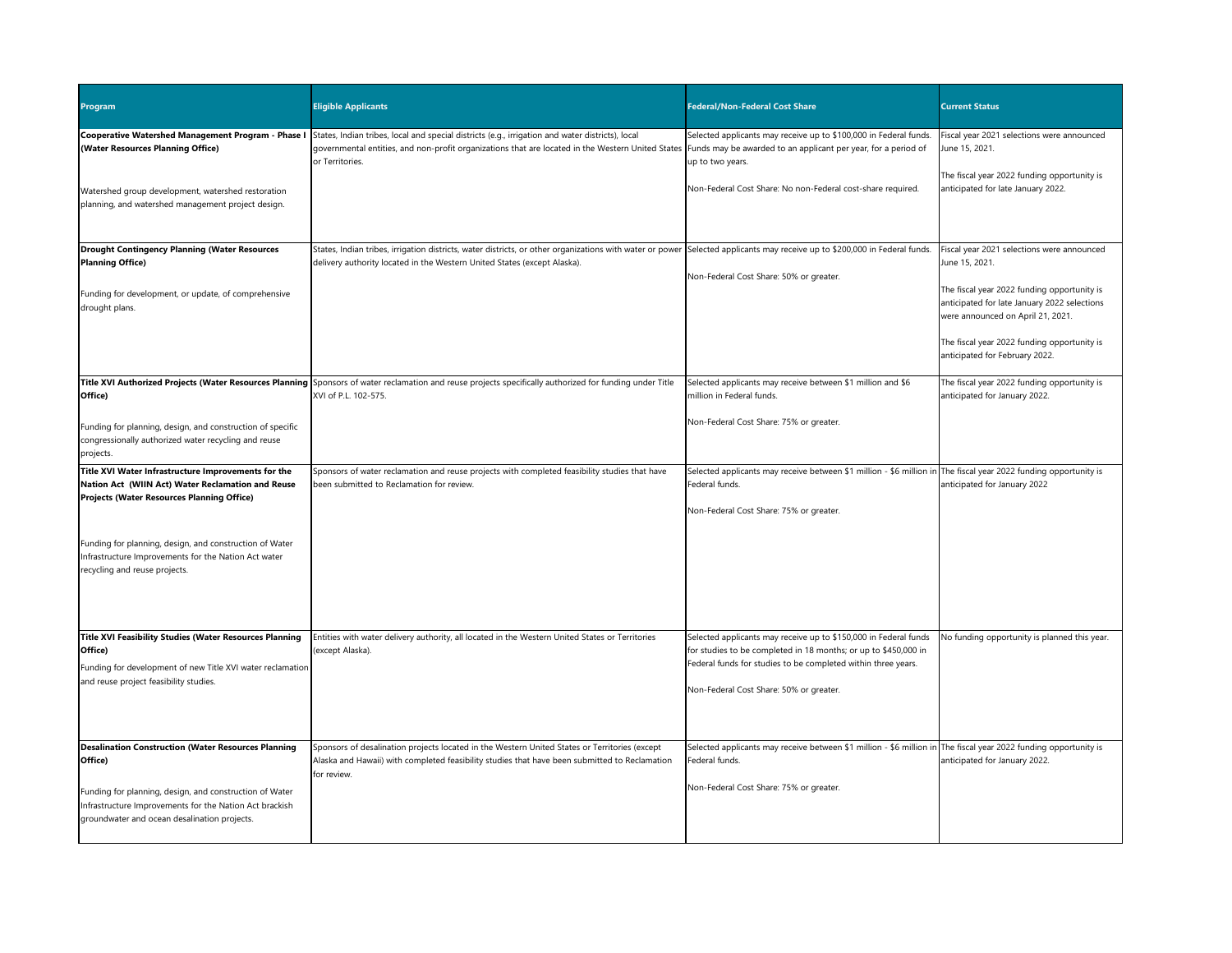| <b>Program</b>                                                                                                                                                                                                                                                                                                                                                                                                                                                                                         | <b>Eligible Applicants</b>                                                                                                                                                                                                                                                                | <b>Federal/Non-Federal Cost Share</b>                                                                                                                                                                 | <b>Current Status</b>                                                                                                                                                               |
|--------------------------------------------------------------------------------------------------------------------------------------------------------------------------------------------------------------------------------------------------------------------------------------------------------------------------------------------------------------------------------------------------------------------------------------------------------------------------------------------------------|-------------------------------------------------------------------------------------------------------------------------------------------------------------------------------------------------------------------------------------------------------------------------------------------|-------------------------------------------------------------------------------------------------------------------------------------------------------------------------------------------------------|-------------------------------------------------------------------------------------------------------------------------------------------------------------------------------------|
| <b>Applied Science Grants</b><br>(Water Resources Planning Office)                                                                                                                                                                                                                                                                                                                                                                                                                                     | States, Indian tribes, irrigation districts, water districts, universities, non-profit research<br>institutions, organizations with water or power delivery authority, or non-profit organizations<br>located in the Western United States or Territories.                                | Selected applicants may receive up to \$200,000 in Federal funds<br>for projects that can be completed within two years.                                                                              | Fiscal year 2021 selections were announced<br>September 2, 2021.                                                                                                                    |
| Projects to develop hydrologic information and water<br>management tools and to improve modeling and<br>forecasting capabilities.                                                                                                                                                                                                                                                                                                                                                                      |                                                                                                                                                                                                                                                                                           | Non-Federal Cost Share: 50% or greater.                                                                                                                                                               | The fiscal year 2022 funding opportunity is<br>anticipated for February 2022.                                                                                                       |
| Programs (Upper Colorado Basin Regional Office)                                                                                                                                                                                                                                                                                                                                                                                                                                                        | Colorado River Basinwide & Basin States Salinity Control Legal entities that own or operate features to be replaced and/or constructed and capable of<br>contracting with Reclamation.                                                                                                    | Selected applicants may receive between \$30 million - \$40 million The funding opportunity is in draft and will be<br>in Federal funding in the Colorado River Basinwide Program.                    | posted June 2022.                                                                                                                                                                   |
| The Colorado River Basin Salinity Control Program was<br>designed to meet the objectives of the Colorado River Basin                                                                                                                                                                                                                                                                                                                                                                                   | Proposed projects that are located in the Colorado River Basin above Hoover Dam. Projects must Selected applicants may receive between \$5 million -\$10 million<br>use proven technology.                                                                                                | in Federal funding in the Basin States Program.                                                                                                                                                       |                                                                                                                                                                                     |
| water quality standards.                                                                                                                                                                                                                                                                                                                                                                                                                                                                               | Proposed projects cannot be of a nature that creates undue financial risk for Reclamation.<br>Proposed projects must be in an area where salt load can be provided.                                                                                                                       | If an entity chooses to help fund their project(s) with additional<br>non-Federal funding, this will create a cost share project with two<br>or more funding sources. The non-Federal funding and the |                                                                                                                                                                                     |
|                                                                                                                                                                                                                                                                                                                                                                                                                                                                                                        | Proposed projects must provide sufficient pressure and appropriate velocity where topography<br>enables it to allow for the future installations of high efficiency on-farm improvements (i.e.<br>sprinkler systems).                                                                     | Federal funding shall be spent concurrently at the agreed-upon<br>cost share percentage. This cost share percentage will remain in<br>effect for the life of the agreement.                           |                                                                                                                                                                                     |
| <b>Columbia-Pacific Northwest Region Water Conservation</b><br><b>Field Services Program</b>                                                                                                                                                                                                                                                                                                                                                                                                           | Irrigation and water districts, Tribes, and state governmental entities with water delivery authority<br>and a defined relationship to one or more authorized Bureau of Reclamation project(s) located<br>within the Columbia-Pacific Northwest Region.                                   | Selected applicants may receive up to \$25,000 in Federal funds<br>for projects to be completed within two years.                                                                                     | The fiscal year 2022 funding opportunity<br>posting is planned for January 2022.                                                                                                    |
| The Water Conservation Field Services Program funds water<br>conservation planning activities with Reclamation partners.<br>The four eligible project types are development or update<br>to water conservation plans, system optimization reviews,<br>design of water management improvements, and<br>demonstration projects. These activities help Reclamation<br>partners strategically address water management.                                                                                    |                                                                                                                                                                                                                                                                                           | Federal Cost Share: 50% or less.<br>Non-Federal Cost Share: 50% or more.                                                                                                                              | The fiscal year 2022 funding opportunity will<br>have two closed dates: March 2022 and April<br>2022.<br>Selections will be made April 2022 and June<br>2022.                       |
| Lower Colorado Basin Region Water Conservation Field<br><b>Services Program</b>                                                                                                                                                                                                                                                                                                                                                                                                                        | Eligible applicants are states, Indian tribes (including Native Hawaiian), irrigation districts, water<br>districts, or other organizations with water or power delivery authority located in the Lower                                                                                   | Selected applicants may receive up to \$100,000 in Federal funds<br>for projects to be completed within 2 years.                                                                                      | The deadline for fiscal year 2022 funding was<br>October 8, 2021.                                                                                                                   |
| The Water Conservation Field Services Program funds water<br>conservation planning activities with Reclamation partners.<br>The four eligible project types are development or update<br>to water conservation plans, system optimization reviews,<br>design of water management improvements, and<br>demonstration projects. These activities help Reclamation<br>partners strategically address water management.                                                                                    | Colorado Region or Hawaii.                                                                                                                                                                                                                                                                | Federal Cost Share: 50% or less.<br>Non-Federal Cost Share: 50% or more.                                                                                                                              | The proposals have been evaluated and<br>nominees selected. Awardees will be notified<br>in January or February 2022 contingent upon<br>funding.                                    |
| Upper Colorado Basin Region Water Conservation Field<br><b>Services Program</b><br>The Water Conservation Field Services Program funds water<br>conservation planning activities with Reclamation partners.<br>The four eligible project types are development or update<br>to water conservation plans, system optimization reviews,<br>design of water management improvements, and<br>demonstration projects. These activities help Reclamation<br>partners strategically address water management. | Eligible applicants include any state, Indian tribe, irrigation district, water district, or other<br>organization with water or power delivery authority located in the geographic areas covered by<br>the Albuquerque Area Office, Provo Area Office, and Western Colorado Area Office. | Selected applicants may receive up to \$100,000 in Federal funds<br>for projects to be completed within two years.<br>Federal Cost Share: 50% or less.<br>Non-Federal Cost Share: 50% or more.        | The funding opportunity will be posted<br>February 2022 with an open deadline. Funding<br>will start March 2022. The program will<br>continue to fund projects until funds run out. |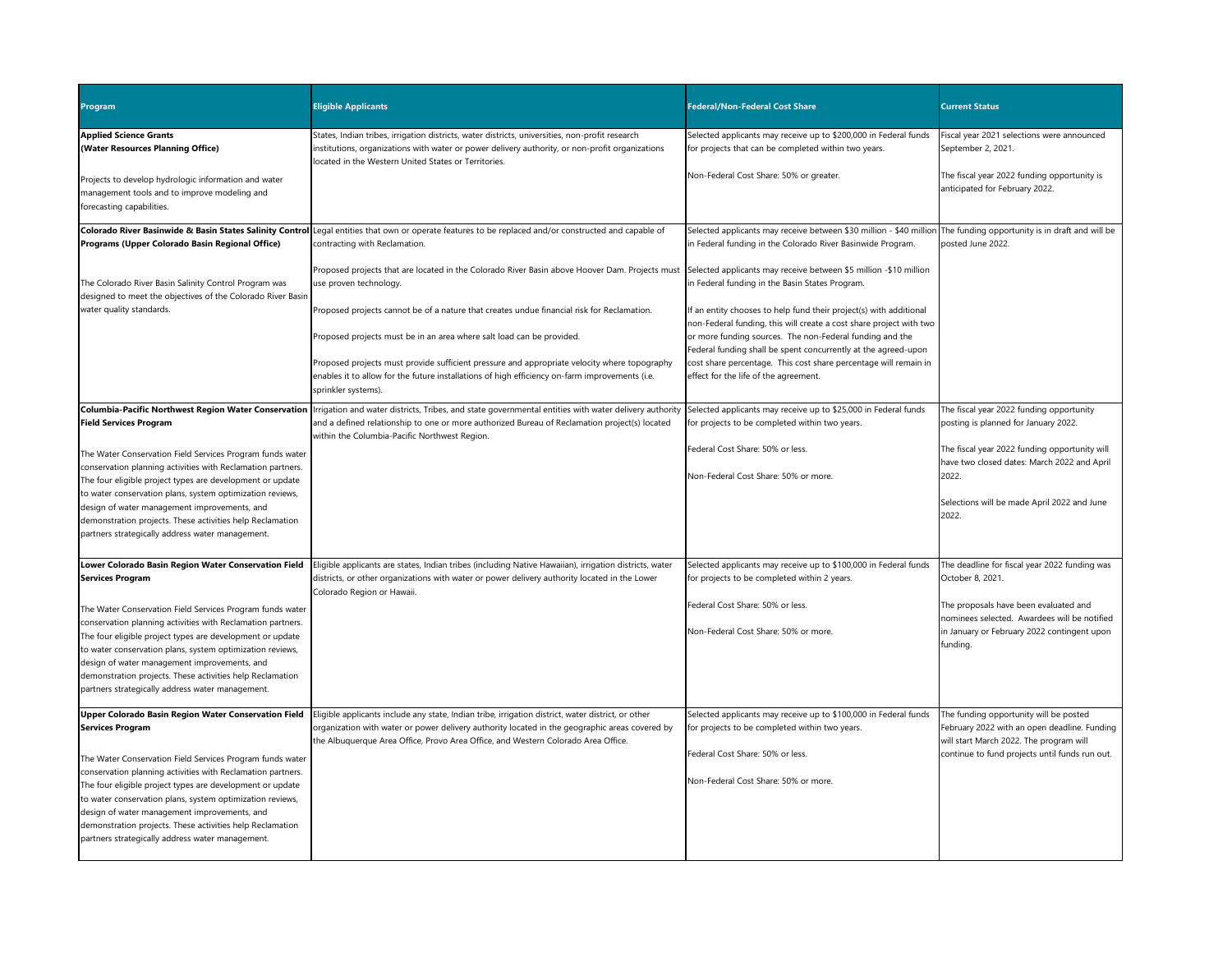| <b>Program</b>                                                                                                                                                                                                                                                                                                                                                                                                                                                                                                                                                           | <b>Eligible Applicants</b>                                                                                                                                                                                                                                                                                                                                                                                                                                                                                                                           | <b>Federal/Non-Federal Cost Share</b>                                                                                                                                                                                                                                                  | <b>Current Status</b>                                                                                                                                                                                                                                                          |
|--------------------------------------------------------------------------------------------------------------------------------------------------------------------------------------------------------------------------------------------------------------------------------------------------------------------------------------------------------------------------------------------------------------------------------------------------------------------------------------------------------------------------------------------------------------------------|------------------------------------------------------------------------------------------------------------------------------------------------------------------------------------------------------------------------------------------------------------------------------------------------------------------------------------------------------------------------------------------------------------------------------------------------------------------------------------------------------------------------------------------------------|----------------------------------------------------------------------------------------------------------------------------------------------------------------------------------------------------------------------------------------------------------------------------------------|--------------------------------------------------------------------------------------------------------------------------------------------------------------------------------------------------------------------------------------------------------------------------------|
| Missouri Basin and Arkansas-Rio Grande-Texas Gulf<br><b>Regions Water Conservation Field Services Program</b><br>The Water Conservation Field Services Program funds water<br>conservation planning activities with Reclamation partners.<br>The four eligible project types are development or update<br>to water conservation plans, system optimization reviews,<br>design of water management improvements, and<br>demonstration projects. These activities help Reclamation<br>partners strategically address water management.                                     | Irrigation and water districts, Indian Tribes, states, regional and local authorities whose members<br>include organizations with water and hydropower delivery and authority, and other organizations for projects to be completed within two years.<br>with water and hydropower authority. In addition, non-profit conservation organizations that are<br>acting in partnership with the afore-mentioned entities are also eligible. All applicants must be in Federal Cost Share: 50% or less.<br>the Nebraska-Kansas Area Office boundary area. | Selected applicants may receive up to \$100,000 in Federal funds<br>Non-Federal Cost Share: 50% or more.                                                                                                                                                                               | The fiscal year 2022 funding opportunity is<br>currently being developed. The anticipated<br>posting date and application due date is 4th<br>quarter of 2022.                                                                                                                  |
| Central Valley Project Habitat & Facility Improvements<br>(California-Great Basin Regional Office)<br>Provides funding to enhance chinook salmon and steelhead<br>trout production and associated habitats in the Central<br>Valley, consistent with Public Law (P.L.) 102-575, Title XXXIV,<br>Central Valley Project Improvement Act, Section 3406(b),<br>and 3407(e) and the 2020 Record of Decision implementing<br>the 2019 proposed action and Incidental take statements<br>for the long term operation of the central valley project and<br>state water project. | County governments, special district governments, nonprofits having a 501(c)(3) status with the<br>Internal Revenue Service, other than institutions of higher education, city or township<br>governments, Native American tribal governments (Federally recognized), and state governments.                                                                                                                                                                                                                                                         | Selected applicants may receive up to \$40 million per year for<br>three years.<br>Federal cost share is 50% only on fish screens pursuant to Public<br>Law 102-575 section 3406(b)(19).<br>For all other projects, there is no cost share requirement.                                | The fiscal year 2022 funding opportunity was<br>posted September 2, 2021. Applications are<br>due November 30, 2021                                                                                                                                                            |
| <b>Central Valley Project Improvement Act Habitat</b><br><b>Restoration Program (California-Great Basin Regional</b><br>Office)<br>Implements actions intended to protect, restore, and<br>enhance special-status species (excluding fish) and their<br>habitats affected by operation of the central valley project,<br>with a special emphasis on federally listed species.                                                                                                                                                                                            | Any non-federal entity can apply.                                                                                                                                                                                                                                                                                                                                                                                                                                                                                                                    | Selected applicants may receive up to \$1 million in Federal funds<br>for a period up to five years.<br>Non-Federal cost share is not required but is considered in<br>evaluation of the applications.<br>Applicants receive additional scoring points if a cost share is<br>provided. | The funding opportunity will be posted by<br>September 30, 2022. The funding opportunity<br>will be for fiscal year 2023 and 2024 awards.                                                                                                                                      |
| <b>Bay-Delta Restoration Program: CALFED Water Use</b><br>Efficiency Grants (California-Great Basin Regional<br>Office)<br>Through this program, Reclamation provides funding for<br>projects that increase water reliability and improve water<br>management and result in benefits for the California-Bay<br>Delta, including the use of expanded technologies and<br>improved capabilities consistent with the goals of the<br>October 19, 2018, Presidential Memorandum on Promoting<br>the Reliable Supply and Delivery of Water in the West.                       | Indian tribes, irrigation districts, water districts, or other organizations with water or power<br>delivery authority located in the CALFED solution area within the State of California.                                                                                                                                                                                                                                                                                                                                                           | Selected applicants may receive up to \$500,000 in Federal funds<br>for projects to be completed within two years.<br>Non-Federal Cost Share: At least 50% of costs.<br>Federal Cost Share: Max 50% of costs.                                                                          | The fiscal year 2021/2022 funding opportunity<br>was posted on November 18, 2020. Fiscal year<br>2021 applications were due January 18, 2021.<br>Proposals received after January 18, 2021 and<br>before November 30, 2021 will be considered<br>for fiscal year 2022 funding. |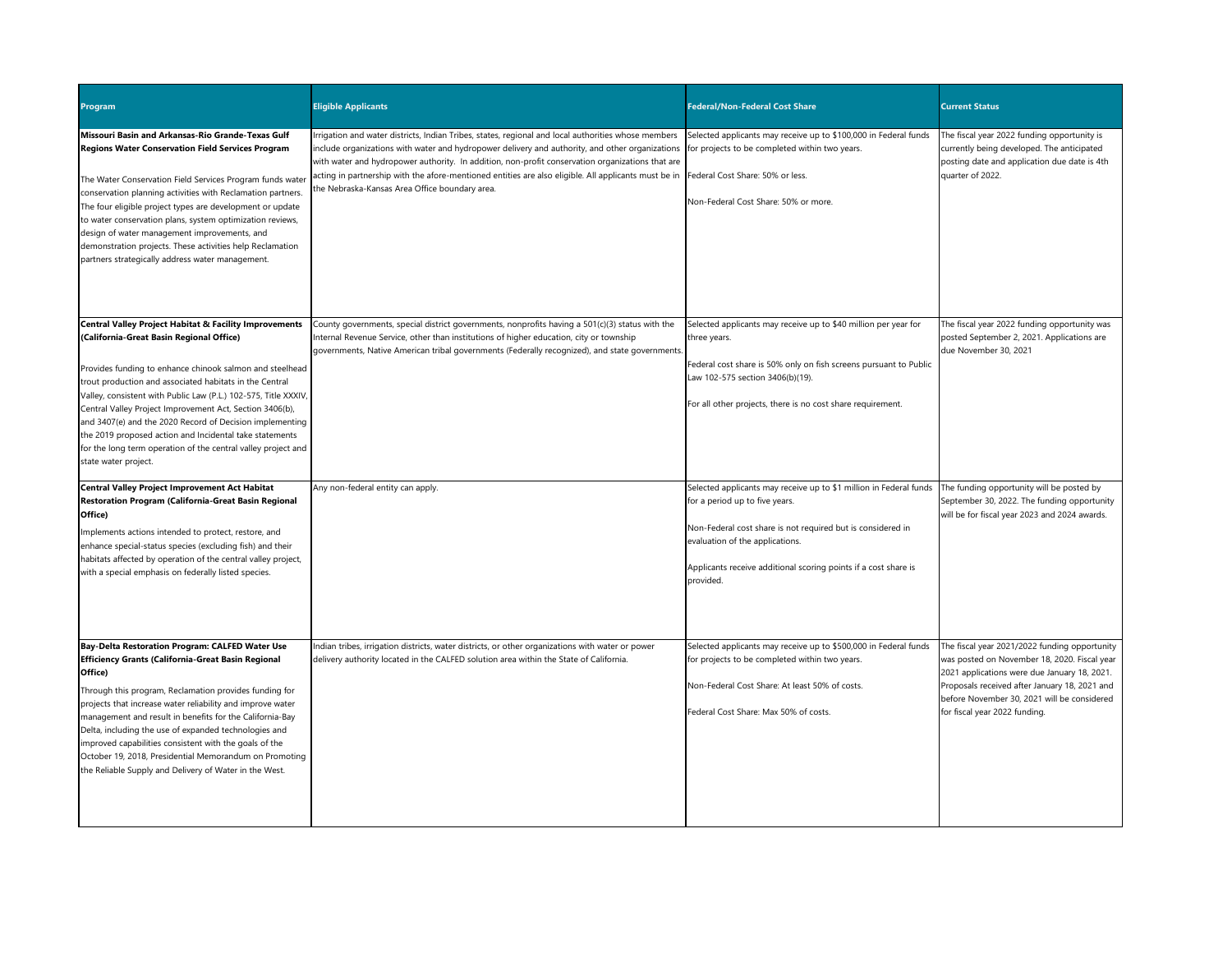| <b>Program</b>                                                                                                                                                                                                                                                                                                                                                                                                                                                                                                                                                                                                                                                                                                                                                                              | <b>Eligible Applicants</b>                                                                                                                                                                                                                                                                                                                                                             | <b>Federal/Non-Federal Cost Share</b>                                                                                                                                                                                                                                                                                                                                                                                                                                                                                                    | <b>Current Status</b>                                                                                                      |
|---------------------------------------------------------------------------------------------------------------------------------------------------------------------------------------------------------------------------------------------------------------------------------------------------------------------------------------------------------------------------------------------------------------------------------------------------------------------------------------------------------------------------------------------------------------------------------------------------------------------------------------------------------------------------------------------------------------------------------------------------------------------------------------------|----------------------------------------------------------------------------------------------------------------------------------------------------------------------------------------------------------------------------------------------------------------------------------------------------------------------------------------------------------------------------------------|------------------------------------------------------------------------------------------------------------------------------------------------------------------------------------------------------------------------------------------------------------------------------------------------------------------------------------------------------------------------------------------------------------------------------------------------------------------------------------------------------------------------------------------|----------------------------------------------------------------------------------------------------------------------------|
| Agricultural Water Use Efficiency Program<br>(California-Great Basin Regional Office)<br>Provides funding to foster water efficiency savings in the<br>agricultural sector specifically. Reclamation collaborates with<br>the Natural Resources Conservation Service and their<br>Environmental Quality Incentives Program to improve on<br>farm water use efficiency.                                                                                                                                                                                                                                                                                                                                                                                                                      | States, Indian tribes, irrigation districts, water districts, or other organizations with water or power Selected applicants may receive up to \$500,000 in Federal funds<br>delivery authority located in the Western United States or United States Territories as identified in for projects to be completed within two years.<br>the Reclamation Act of June 17, 1902, as amended. | Non-Federal Cost Share: At least 50% of costs.<br>Federal Cost Share: Max 50% of costs.                                                                                                                                                                                                                                                                                                                                                                                                                                                  | The fiscal year 2021 funding opportunity was<br>posted on September 7, 2021. Applications<br>were due by November 1, 2021. |
| Columbia Snake Salmon River Recovery Office<br>(Columbia-Pacific Northwest Regional Office)<br>Provides funding to eligible entities in the Grande Ronde<br>and Wallowa Basins to identify and prioritize habitat<br>improvement opportunities, manage and share data,<br>combine research and monitoring efforts with<br>implementation of projects, and support tributary<br>assessments and other planning efforts.                                                                                                                                                                                                                                                                                                                                                                      | Local governments, special districts, and non-profit organizations.                                                                                                                                                                                                                                                                                                                    | Selected applicants may receive up to \$1.5 million in Federal<br>funds for projects completed within five years.<br>No cost share required from the recipient.                                                                                                                                                                                                                                                                                                                                                                          | A funding opportunity is planned for the 2nd<br>quarter of fiscal year 2022.                                               |
| Research and Development for the Desalination and<br><b>Water Purification Research - Research Projects</b><br>(Research and Development Office)<br>The Desalination and Water Purification Research Program<br>works with Reclamation researchers and partners to develop Federal agencies are not eligible to apply.<br>innovative, cost-effective, and technologically efficient ways<br>to desalinate or treat water. This program seeks research<br>opportunities where the benefits are widespread and where<br>private-sector entities are not able to make the full<br>investment and assume all the risks. The goal is to increase<br>water supplies by reducing the cost, energy consumption,<br>and environmental impacts of treating impaired and<br>otherwise unusable waters. | Individuals, institutions of higher education, profit organizations, state and local governmental<br>entities, non-profit organizations, federally funded research and development centers, and Indian<br>tribal governments and organizations.<br>Foreign entities are not eligible for funding under the authorizing legislation for this program.                                   | Funding Group I: Laboratory Scale projects - Selected applicants<br>may receive up to \$250,000 in federal funding for projects that<br>can be completed within two years.<br>Funding Group II: Pilot Scale projects - Selected applicants may<br>receive up to \$800,000 in Federal funding for projects that can be<br>completed within two years.<br>For institutions of higher education, non-Federal cost share is not<br>required but highly encouraged. All other applicants must provide<br>at least 50% non-Federal cost share. | The fiscal year 2022 funding opportunity<br>closed September 9, 2021.                                                      |